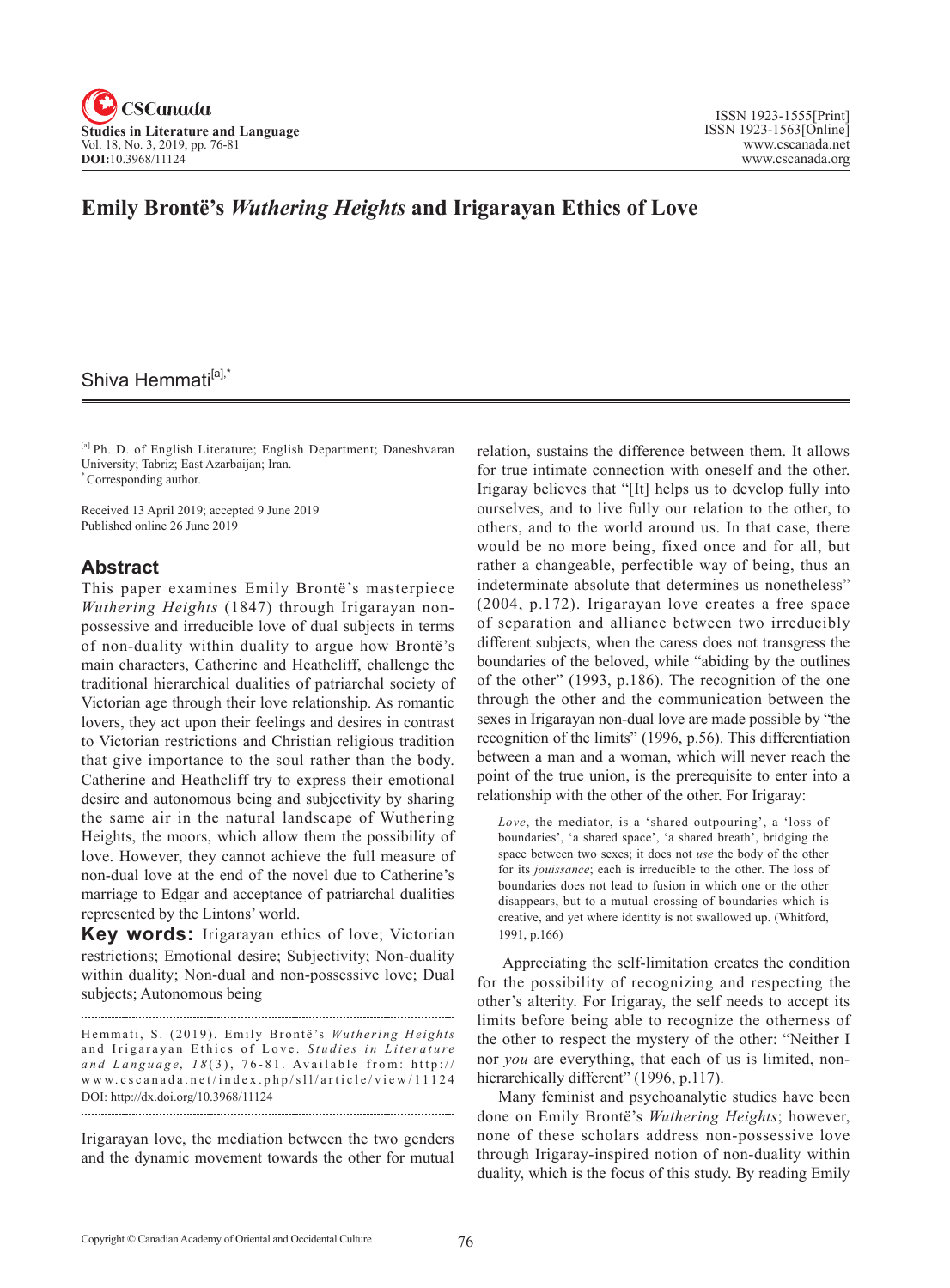Brontë's *Wuthering Heights* (1847) through Irigarayan love, I explore how Brontë tries to create a space for her female protagonist in love relationship, to allow her female character to define her own subjectivity and feminine desire beyond the boundaries of the patriarchal world, and to seek co-existence with the "other", just as Irigaray attempts to revise the masculine discourse in relation to 'the other' which has been repressed since the early stage of modern times.

Irigaray's non-dual love of dual subjects is figured in Emily Brontë's *Wuthering Heights* when Brontë rejects the patriarchal logic of the same and addresses the non-possessive love of Heathcliff and Catherine beyond the conventional boundaries and heterosexual standards of the Victorian love which is "one of purity….devoid of sexuality and passionate longing" (Mitchell, 1981, p.63). Heathcliff and Catherine's love, akin to Irigarayan love beyond dualities, which "limits the reabsorption of the other in the same" (1993, p.169), has haunted them from the first time Heathcliff takes the young Catherine in his arms, to their final lasting embrace beyond the grave. Cecil holds that love relationship of Emily Brontë's characters are the expressions of their spiritual sameness (1958, p.47). Mary Visick refers to their love "as a metaphor for a communion of the individual being with vitality itself" (1967, p.41). Although Catherine and Heathcliff are seen as soul-mates and inseparable part of each other in the natural world of Wuthering Heights, they cannot achieve the full measure of non-dual love when Catherine marries Edgar Linton and enters into the conventional Victorian world. Catherine's being a socially acceptable lady and finally Heathcliff's revenge for Catherine's marriage and betrayal lead to Catherine and Heathcliff's isolation.

Having married Edgar, Catherine conforms to the patriarchal world of the Lintons, performing what Irigaray defines as a "masquerade of femininity", a social construct imposed on women by men (1985, p.134). By her marriage, Catherine is separated from her childhood nature and her soul-mate, Heathcliff; is engulfed in the cultural world of the Lintons; and is transformed into an isolated character in Thrushcross Grange. Catherine cannot live torn between the denial of "passion" with Heathcliff and the loveless marriage to Edgar. Her real death occurs when she is separated from Heathcliff. Catherine's marriage to Edgar "tore their souls asunder as surely as if that had been one soul" (Braithwaite, 1950, p.179). She cannot live without Heathcliff when the imposed social factors and gender roles create obstacles in the way of her self-development. She feels regret and unhappiness in the social world of the Lintons; required to abandon her passion and desire for Heathcliff, she confesses that "in my soul and in my heart, I'm convinced that I'm wrong!" (Brontë, p.156).

Catherine's relations with Heathcliff and Edgar are in conflict. She finds her subjective identity through her intersubjective love relationship with Heathcliff, a man free of all conventions and limitations of social norms: "Her conflict is that in the dark-skinned gypsy Heathcliff she finds an equal, she finds the other half of her own wild self who should never fully express itself freely" (Kettle, 1970, pp.205-206). While Heathcliff accepts Catherine as she is, Edgar Linton wants to change her into a socially accepted lady, a defined woman. Catherine with her energetic feminine power in the early parts of *Wuthering Heights* is changed to an isolated individual at Thrushcross Grange and performs the role accepted socially. She is engulfed in the prison of patriarchy, "in a trap that was set by her own fear of facing society and herself" (206). She cannot release herself from the social imprisonment of Edgar Linton's patriarchal world which vitiates her self-realization. She has been posited within a space framework which has been formulated according to the Lintons' expectations, which denies her love of Heathcliff. Catherine thinks that marrying Edgar will make her an acceptable lady and "the greatest woman of the neighborhood" (Brontë, p.155), while she starves her body and soul by her separation from Heathcliff. When Nelly asks Catherine, "Have you considered how you'll bear the separation, and how [Heathcliff will] be deserted in the world?" (p.158), Catherine responds that her decision to marry Edgar will not affect the love that she and Heathcliff share. She believes that the bond of her love with nature, Heathcliff, is stronger than her relation to culture, Edgar. It originates from their childhood in the natural landscape of Wuthering Heights beyond social conventions.

In contrast to Catherine's loveless relationship with Edgar, love between Catherine and Heathcliff is the most extreme instance of self-consciousness, as Irigaray addresses the divine love: "We are perhaps confronted with the unveiling of another relation with the divine than the one that we already know, a divine not only living with humans but in them, and to be greeted and listened to between us" (Irigaray, 2002, p.50). Catherine explains to Nelly her true love of Heathcliff by responding to the distinction between Edgar and Heathcliff, and confessing her love of Heathcliff to Nelly; "Whatever our souls are made of, his and mine are the same, and Linton's is as different as a moonbeam from lightning, or frost from fire" (Brontë, p.182). While Heathcliff's love is fire-like, Edgar's love lacks depth and his soul is as a moonbeam and frost. It is the difference between heat and cold, and passion and indifference. Catherine tells Edgar, "your cold blood cannot be worked into a fever; your veins are full of ice-water, but mine are boiling" (p.207). Contrasting Heathcliff with Edgar, Nelly says: "The contrast resembled what you see in exchanging a bleak, hilly, coal country for a beautiful fertile valley" (p.81). Catherine wants a love based on mutual participation and not on submission and possession. She distinguishes the non-possessive love of Heathcliff with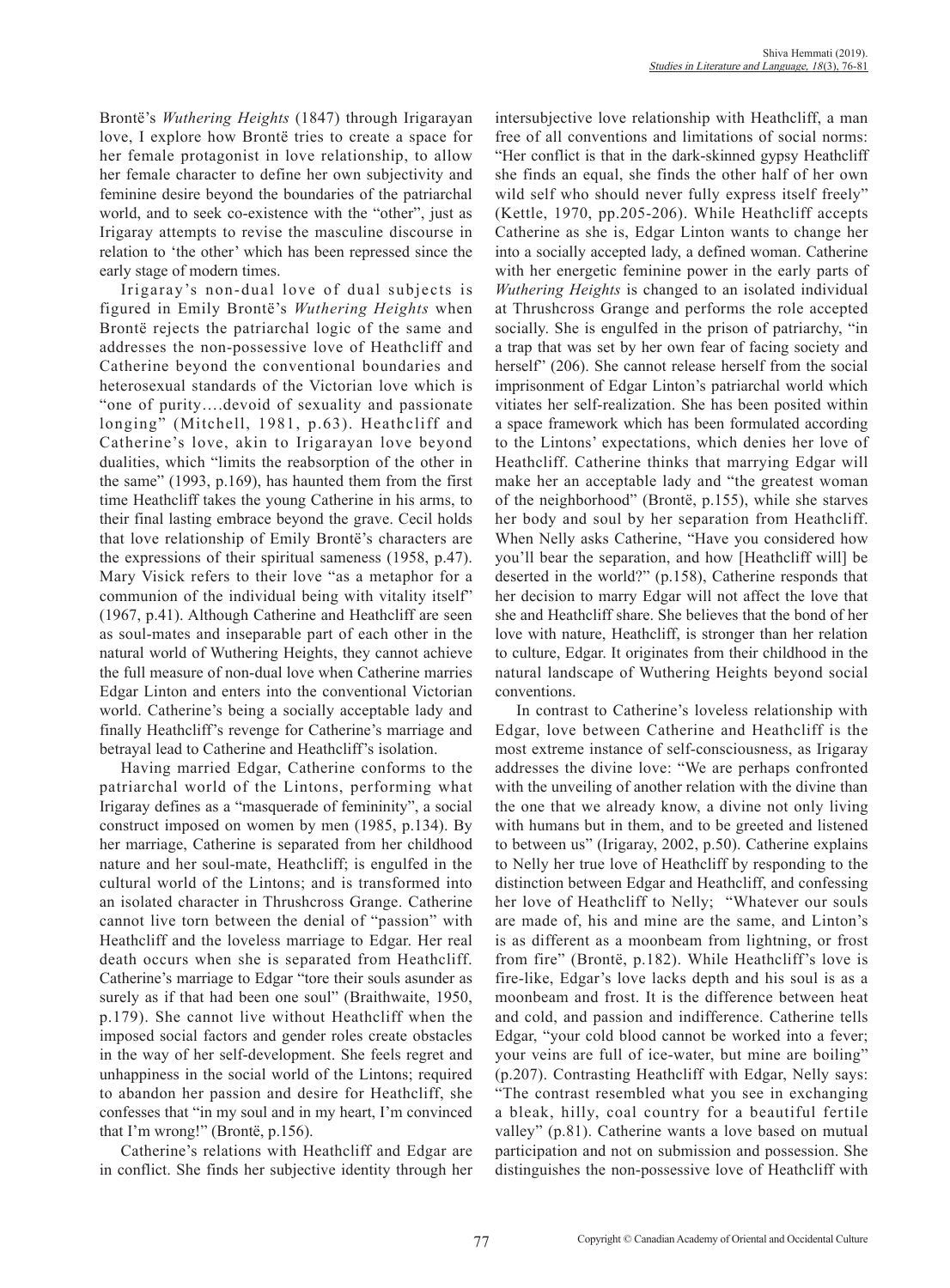the submissive and possessive love of Edgar in terms of natural phenomena:

 My love for Linton is like the foliage in the woods. Time will change it, I'm well aware, as winter changes the trees — my love for Heathcliff resembles the eternal rocks beneath — a source of little visible delight, but necessary. (p.182)

"The foliage in the woods" is subject to change but Heathcliff and Catherine's love as "the eternal rocks" stands firm and immutable. When Catherine is absorbed into the patriarchal world of the Lintons and becomes "the lady of Thrushcross Grange," "a very dignified person" in "fine clothes" (Brontë, p.146), she cannot embrace her natural part, Heathcliff. She wishes to join the culture, and civilized society of the Lintons, yet she has the desire of returning to her childhood, to nature, of being with Heathcliff. Nelly describes Catherine's firm hold on her relationship with Heathcliff: "I vexed her frequently by trying to bring down her arrogance… she had a wondrous constancy to old attachments" (p.165). Heathcliff's love is stronger than Edgar Linton's, as it can be seen when he expresses his pleasure in being with Catherine as follows:

Two words would comprehend my future--*death* and *hell*: existence, after losing her, would be hell. Yet I was a fool to fancy for a moment that she valued Edgar Linton's attachment more than mine. If he loved with all the powers of his puny being, he couldn't love as much in eighty years as I could in a day. And Catherine has a heart as deep as I have: the sea could be as readily contained in that horse-trough as her whole affection be monopolized by him. (p.209)

Catherine confesses her love of Heathcliff to Nelly, "striking one hand on her forehead, and the other on her breast" and feeling regret in her soul and in her heart for selecting Edgar for marriage instead of Heathcliff (p.256). Heathcliff also affirms his strong love for Catherine by telling Nelly:

You suppose she has nearly forgotten me? Oh, Nelly! You know she has not! You know as well as I do, that for every thought she spends on Linton she spends a thousand on me! At a most miserable period of my life, I had a notion of the kind: it haunted me on my return to the neighbourhood last summer; but only her own assurance could make me admit the horrible idea again. (p.209)

Heathcliff is unable to tolerate his separation from Catherine after she leaves the Heights and marries Edgar. He struggles with Edgar's patriarchal bourgeois society to reach his beloved, Catherine. Nelly tries to persuade Heathcliff by describing Catherine as a noble lady in the house of the Lintons and says:

I'll inform you Catherine Linton is as different now from your old friend Catherine Earnshaw, as that young lady is different from me. Her appearance is changed greatly, her character much more so; and the person who is compelled, of necessity, to be her companion, will only sustain his affection hereafter by the remembrance of what she once was, by common humanity, and a sense of duty! (Brontë, p.218).

Heathcliff, forcing himself to seem calm, answers

Nelly, "That is quite possible that your master should have nothing but common humanity and a sense of duty to fall back upon. But do you imagine that I shall leave Catherine to his *duty* and *humanity*? and can you compare my feelings respecting Catherine to his?" (p.118). Here, it is clear that Heathcliff sees in Catherine something more than humanity and duty. Heathcliff confirms that his love of Catherine is prior to socialization, existing before gender roles have been imposed upon them. In the cultural world of Thrushcross Grange, Catherine feels loneliness, and tries to find an opportunity to release herself from the social restrictions of the Lintons and to join her lover. However, her transformation into a socially accepted lady, and her motivation of being a respectable, well-mannered and civilized woman of the Grange lead her to the loss of identity and the separation from her nature, Heathcliff. Catherine's loss of identity is apparent when, in her delirium at the Grange, she is incapable of recognizing her own face in the mirror, unable to recognize her own reflection. Gilbert and Gubar refer to the mirror image of Catherine as a "symbol of the cell in which Catherine has been imprisoned by herself and society" (1979, p.284). In the cultural world of the Lintons, Catherine cannot discover her autonomous identity, and therefore becomes an other to herself. She is engulfed by the symbolic mirror of Victorian society, as Irigaray defines man-made mirrors:

[Mirrors] give access to another order of the visible. Cold, icy, frozen-freezing, and with no respect for the vital, operative qualities of laterality. I see myself in the mirror as if I were an other. I put that other that I am in the mirror between the other and myself, which disconcerts this experience of the inversed laterality of the other. Making me more passive than any passivity of and within my own touch. Forcing me into the within and the beyond of my horizon. Of all possible mastery. (1993, p.170)

Catherine's dark and shattered image and identity in the mirror, which is the result of adaptation to given and traditional gender roles, recalls Irigaray's frozenfreezing image in the mirror or 'speculum' that reflects the masculine back to himself, confirms his desire and his identity, and shows women's repression of desire and declined function in the patriarchal world. Catherine loses her autonomous identity and is bewildered and haunted by her antithesis, Catherine Linton, in the restrictive patriarchal world of the Lintons. In the mirror, it is Catherine Linton whose desire for standing in the visible and cultural world, in the role of motherhood and defined womanhood, now stands between her and Heathcliff. Irigaray posits that "women as 'the other' excluded from the symbolic exchange can be visible with a 'mirror' (*speculum*) reflecting their own experience and voice" (Irigaray *et al*., 1995, p.98). Catherine cannot reflect her own voice in the man-made mirror when her otherness is not appreciated in relation to Edgar Linton. She gazes at the mirror and tells Nelly, "Don't you see that face? It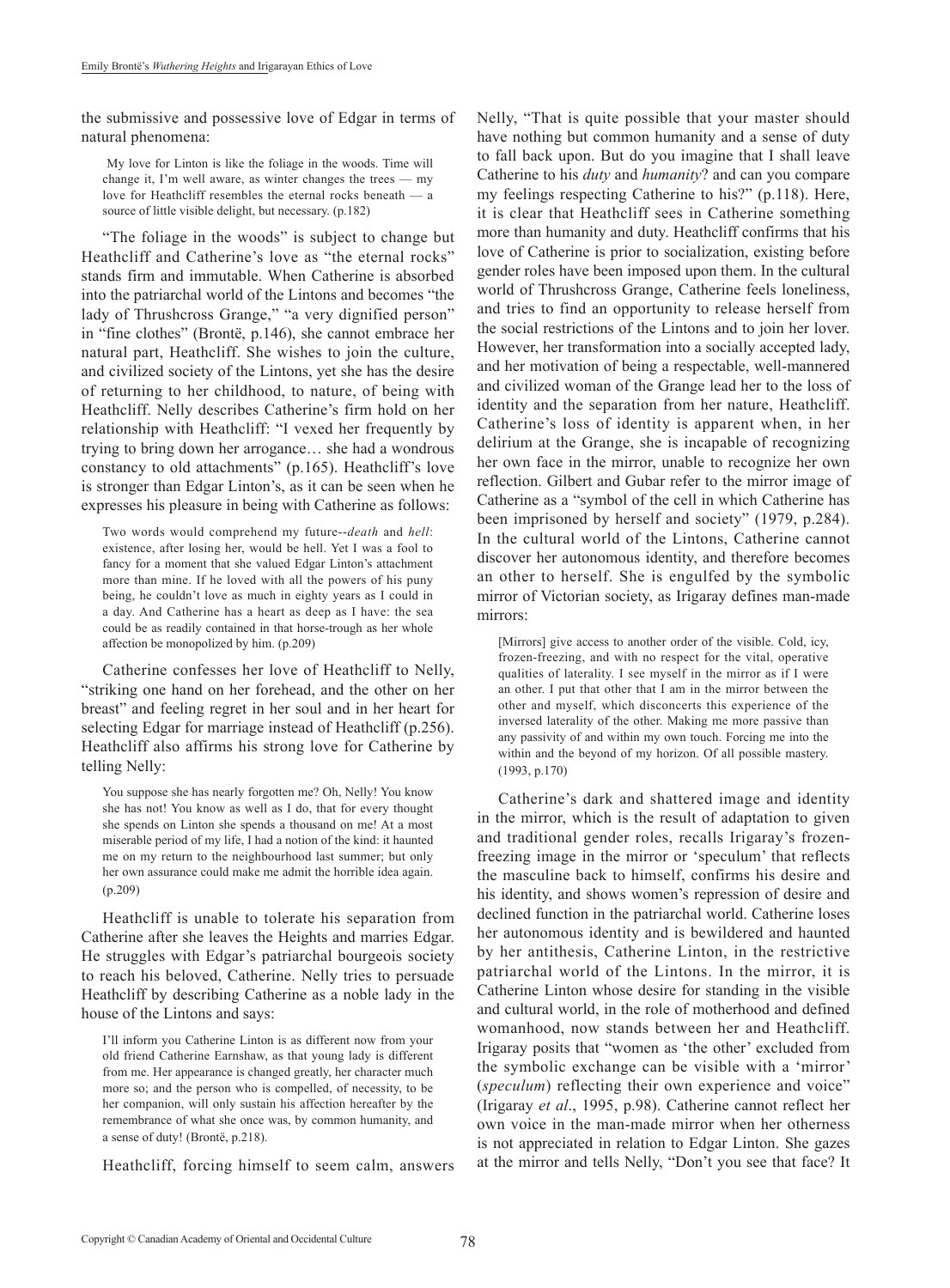is behind there still! Who is it?" Shortly afterward, she suddenly interprets her own error: "Oh dear! I thought I was at home ... lying in my chamber at Wuthering Heights. Because I'm weak, my brain got confused, and I screamed unconsciously" (Brontë, p.220). She observes herself as an 'other' in the mirror, yet she cannot deconstruct the patriarchal image of mirror. Wion explains Catherine's disintegration of identity at gazing in the mirror:

What seems to be happening to Catherine in this episode is a disintegration of an identity composed precariously of partially incompatible identifications.… But the depth and intensity of her confusion suggests that her dilemma of choosing between Edgar and Heathcliff .… screens a deeper problem, that of accepting the fact that she is indeed a separate, individual person, unable to find again the primal oneness with the symbiotic other she has lost. (2003, p.146)

Catherine is caught between the dualities of culture, accepted by Edgar Linton who attempts to make her over according to conventional female role-stereotypes; and nature, Heathcliff, who represents her desire and love but whom society does not accept. Deliriously, having married Edgar, 'Catherine Earnshaw' is alienated from her nature, Heathcliff, and is attached to the patriarchal world of Edgar Linton as 'Catherine Linton':

But, supposing at twelve years old, I had been wrenched from the Heights, and every early association, and my all in all, as Heathcliff was at that time, and been converted, at a stroke, into Mrs. Linton, the lady of Thrushcross Grange, and the wife of a stranger; an exile, and outcast, thenceforth, from what had been my world; You may fancy a glimpse of the abyss where I groveled! (Brontë, p.221)

Catherine in Thrushcross Grange addresses herself as Catherine Earnshaw, her girlhood name in Wuthering Heights where she appreciates her autonomous identity, freedom, and love. She does not desire to be called by her married name, Catherine Linton, and suffers a stifling life physically and emotionally in Thrushcross Grange: "I'm tired of being enclosed here. I'm wearying to escape into that glorious world, and to be always there: not seeing it dimly through tears, and yearning for it through the walls of an aching heart: but really with it, and in it" (p.260). She wishes for her love, Heathcliff, in Wuthering Heights. She begs Nelly to open the window to free herself from the restrictions of the Lintons' world to feel herself in nature beside Heathcliff.

Oh I am burning! I wish I were out of doors. I wish I were a girl again, half-savage and hardy, and free . . . I'm sure I should be myself were I once among the heather on those hills . . . Open the window again wide, fasten it open! (p.226)

Catherine tries to release herself from the restrictions of patriarchal world through the window to "come home" and "be myself" (p.226), to return to Heathcliff, to Wuthering Heights, and to her childhood nature by "a rough journey" (p.222). She wishes to unite with Heathcliff and find her lost identity: "I'm not wishing you greater torment than I have, Heathcliff, I only wish us

never to be parted. You are my soul" (p.237). Catherine and Heathcliff are "the creation of a powerful romantic imagination" supported by their companionship with nature (Bhattacharyya, 2007, p.8). Catherine's childhood happiness is lost by adopting the restrictions of the Lintons' world within a stifling room. "The confining spaces of her life become so restricting that even her own body becomes a prison to her, in trying to erase boundaries to find freedom from her marriage and everything that confines and restricts her" (Apter, 1976, p.215). Catherine cannot achieve her identity in being with Edgar and wishes death. "Catherine seeks death as a release from the undesirable tension created by her inability to synthesize a fragmentation necessitated by the constricting environment which provides no outlet for her psychic energy" (Gold, 1985, pp.70–71). The cause of her death lies in "her rage against the restrictive bonds…. the role of conventional wife and mother" (Thaden, 2003, p.307). Nelly describes Catherine and Heathcliff's strong love on the deathbed: "An instant they held asunder; and then how they met I hardly saw, but Catherine made a spring, and he caught her, and they were locked in an embrace from which I thought my mistress would never be released alive" (p.257). Nelly also narrates: "He bestowed more kisses than he ever gave in his life before… but then my mistress had kissed him first" (p.252). In their silence, "their faces hid against each other, and washed by each other's tears" (p.254) . At her deathbed, Heathcliff begs Catherine "Kiss me again; and don't let me see your eyes! I forgive what you have done to me. I love my murderer--but yours! How can I?" (p.254). Catherine and Heathcliff's love in their silence at the deathbed is compared to Irigarayan silence between lover and beloved marked by non-possessive love: "I am listening to you" and "I give you a silence" (Irigaray, 1996, 58), and "made possible by the fact that neither I nor you are everything, that each of us is limited" (p.58).

Heathcliff's love of Catherine is so strong that he prays her soul haunts him after her death when he says; "I won't rest till you are with me. I never will!" (Brontë, p.355). When Nelly reports Catherine's death to Heathcliff, he "endeavored to pronounce the name, but could not manage it; and compressing his mouth he held as silent combat with his inward agony" (p.353). On hearing the news of Catherine's death, Heathcliff beats his head against a tree until blood comes out of his head. Heathcliff seems to have been maddened by the passion of his love for Catherine. He says how he cannot live without her:

I have to remind myself to breathe – almost to remind my heart to beat!"… I know that ghosts *have* wandered on earth. Be with me always--take any form--drive me mad! only *do* not leave me in this abyss, where I cannot find you! Oh, God! It is unutterable! I *cannot* live without my life! I *cannot* live without my soul! (p.354)

Heathcliff's strong love for Catherine makes him see hallucinations. "He cried, with frightful vehemence, stamping his foot, and groaning in a sudden paroxysm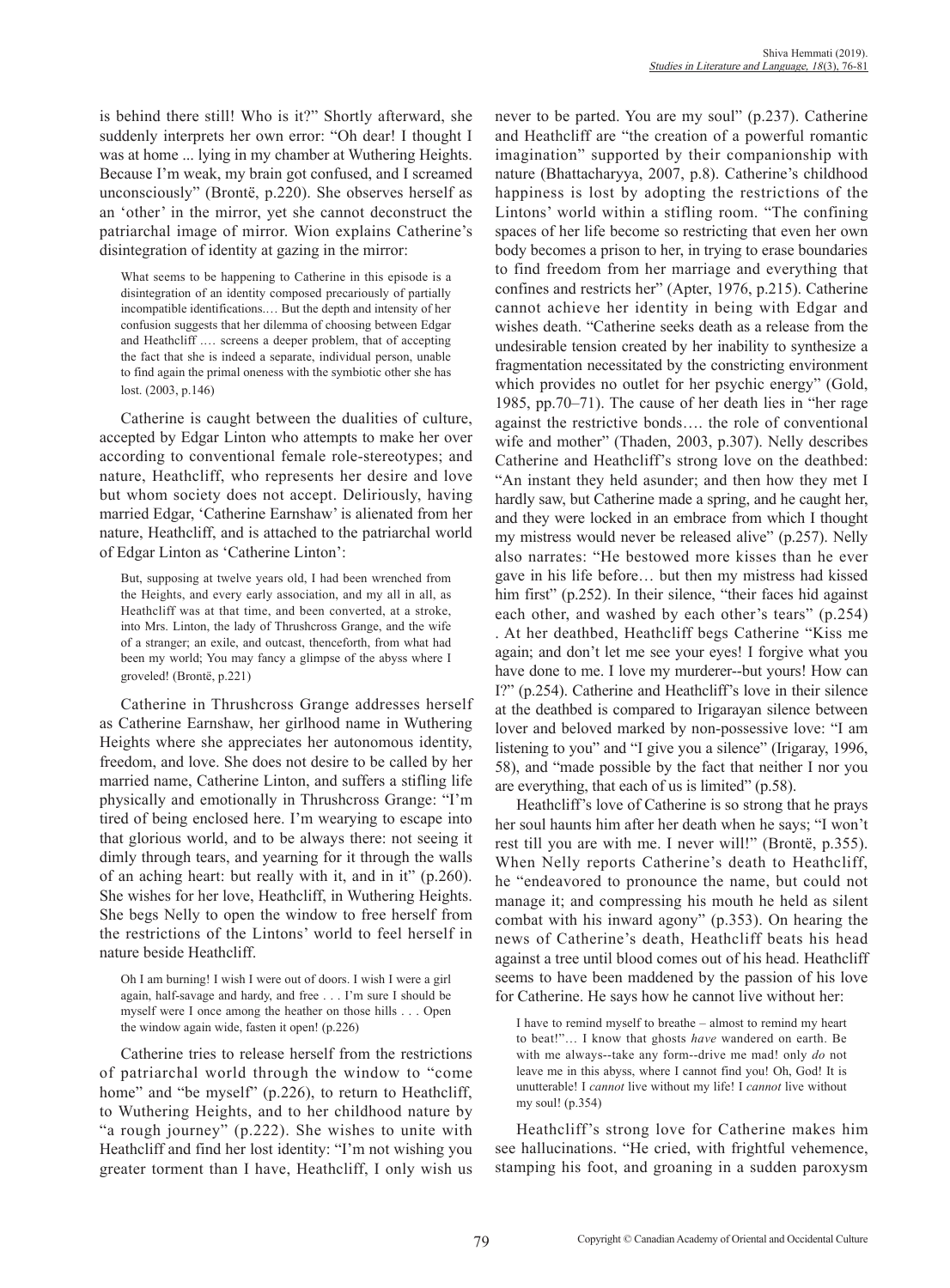of ungovernable passion" (p.356). He cannot tolerate his separateness from Catherine and is eager to die due to Catherine's death, to "be lost in one repose" (p.352). He feels her body beside himself: "I felt her by me - I could almost see her, and yet I could not! I ought to have sweet blood then from the anguish my yearning" (p.348). He sees her ghost besides the window and sobs: "Come in! Come in!.... Catherine do come. Oh do. Oh do – once more! Oh! My heart's darling! Hear me this time, Catherine, at last!" (p.320). While Catherine was alive, Heathcliff warns Catherine before she dies, "what kind of living will it be when you – Oh, God! Would you like to live with your soul in the grave?" (p.317). Heathcliff does not believe in Catherine's death when he tells Nelly: "In every cloud, in every tree filling the air at night, and caught by glimpses in every object, by day [he is] surrounded with her image!... The entire world is a dreadful collection of memoranda that she did exist, and that [he has] lost her" (p.358). He wants to be haunted by Catherine's ghost:

Why, she's a liar to the end! Where is she? Not *there*--not in heaven—not perished--where? Oh! you said you cared nothing for my sufferings! And I pray one prayer--I repeat it till my tongue stiffens--Catherine Earnshaw, may you not rest as long as I am living; you said I killed you--haunt me, then! The murdered *do* haunt their murderers, I believe. (p.354)

Heathcliff's desire for Catherine is so strong that he exhumes Catherine from the grave on the night of her funeral: "I'll have her in my arms again! If she be cold, I'll think it is this north wind that chills me; and if she be motionless, it is sleep" (p.340). He "breaks down the barrier surrounding her body, opening her coffin" (pp.349-350) and embraces the cold corpse of his beloved sharing a moment in the wild wind and cold earth. Heathcliff exhumes his beloved for the second time after eighteen years when: "Of dissolving with her, and being more happy still!" he answered, "Do you suppose I dread any change of that sort? I expected such a transformation on raising the lid, but I'm better pleased that it should not commence till I share it" (p.369). Heathcliff believes that Catherine survives, in flesh as well as in spirit, and according to his declaration for upwards of twenty years her face was "hers yet" (p.369). Catherine cannot truly die while Heathcliff lives and Heathcliff cannot truly live with Catherine dead. Catherine is unable to rest in her 'eternal bed' and is forced to fight her way back through the small opening to her "natural paneled bed" (p.325) in her room at the Heights and to return to Heathcliff. Catherine Earnshaw haunts Wuthering Heights with her unquiet desire, and her soul wanders between Thrushcross Grange and Wuthering Heights in the quest for her lover Heathcliff. In the last part of the novel after Heathcliff's death, Catherine and Heathcliff's souls wander the moors, as reported by a passing shepherd boy: "There's Heathcliff and a woman yonder, under t' nab, he blubbered, 'un' I darnut pass 'em" (p.385).

### **Conclusion**

The study of Irigarayan non-possessive love in Emily Brontë's *Wuthering Heights* emphasized Catherine and Heathcliff's erotic desire and reciprocal love relation in the natural world of Wuthering Heights beyond the stifling confines of Victorian patriarchal society. The nonpossessive love of Catherine and Heathcliff in the early part of the novel was beyond the given and hierarchical duality of patriarchal society where human experience was patterned according to the predefined male and female roles. Although Emily Brontë's female protagonist, Catherine, was able to release herself from patriarchal definition of femininity by expressing her desire and love to Heathcliff in the early part of the novel in the natural world of Wuthering Heights, she did not achieve the full measure of non-duality with Heathcliff at the end of novel, because she married Edgar and accepted the gender dualities and the restrictive social norms of the Victorian age.

#### **REFERENCES**

*---* (1993)*. An ethics of sexual difference* (C. Burk & G. Gill, Trans.). Ithaca: Cornell University Press.

- *---* (1996)*.* In S. Pluhacek (Trans.), *I Love to You*. New York: Columbia UP.
- --- (2002). In S. Pluhacek (Trans.). *The Way of Love*. New York: Continuum.
- --- (2004). *Key writings*. London: Continuum.
- ---, Hirsch, E., & Olson, G. A. (1995). "'Je-Luce Irigaray': A Meeting with Luce Irigaray." *Hypatia, 10*(2), 93-114.
- Apter, T. E. (1976). Romanticism and romantic love in *Wuthering Heights*. In A. Smith (Ed.), *The art of Emily Brontë* (pp.205-222). London: Vision Press.
- Bhattacharyya, J. (2007). *Emily Brontë's* "*Wuthering Heights.*" London: Atlantic Publishing.
- Braithwaite, W. S. (1950). *The Bewitched Parsonage*: *The Story of the Brontës*. New York: Coward-McCann Inc.
- Brontë, E. (1994). *Wuthering Heights*. Oxford World's Classics edition. New York: Penguin.
- Cecil, D. (1958). *Victorian novelists: Dickens, Thackeray, The Brontës, Mrs. Gaskell, Trollope, Eliot*. London: Phoenix Books.
- Gilbert, S. M., & Gubar, S. (1979). *The madwoman in the attic: The woman writer and the nineteenth-century literary imagination*. New Haven: Yale Univ. Press.
- Gold, L. (1985). Catherine Earnshaw: Mother and daughter. *English Journal, 74*(3), 68-73.
- Irigaray, L. (1985). *This sex which is not one.* Ithaca: Cornell University Press.
- Kettle, A. (1970). Brontë: *Wuthering heights* (1847). In Watt. Ian. (Ed.), *The Victorian novel.* New York: Oxford University Press.
- Mitchell, S. (1981). *The fallen angel: Chastity, class, and women's reading, 1835-1880*. Ohio: Bowling Green University Popular Press.